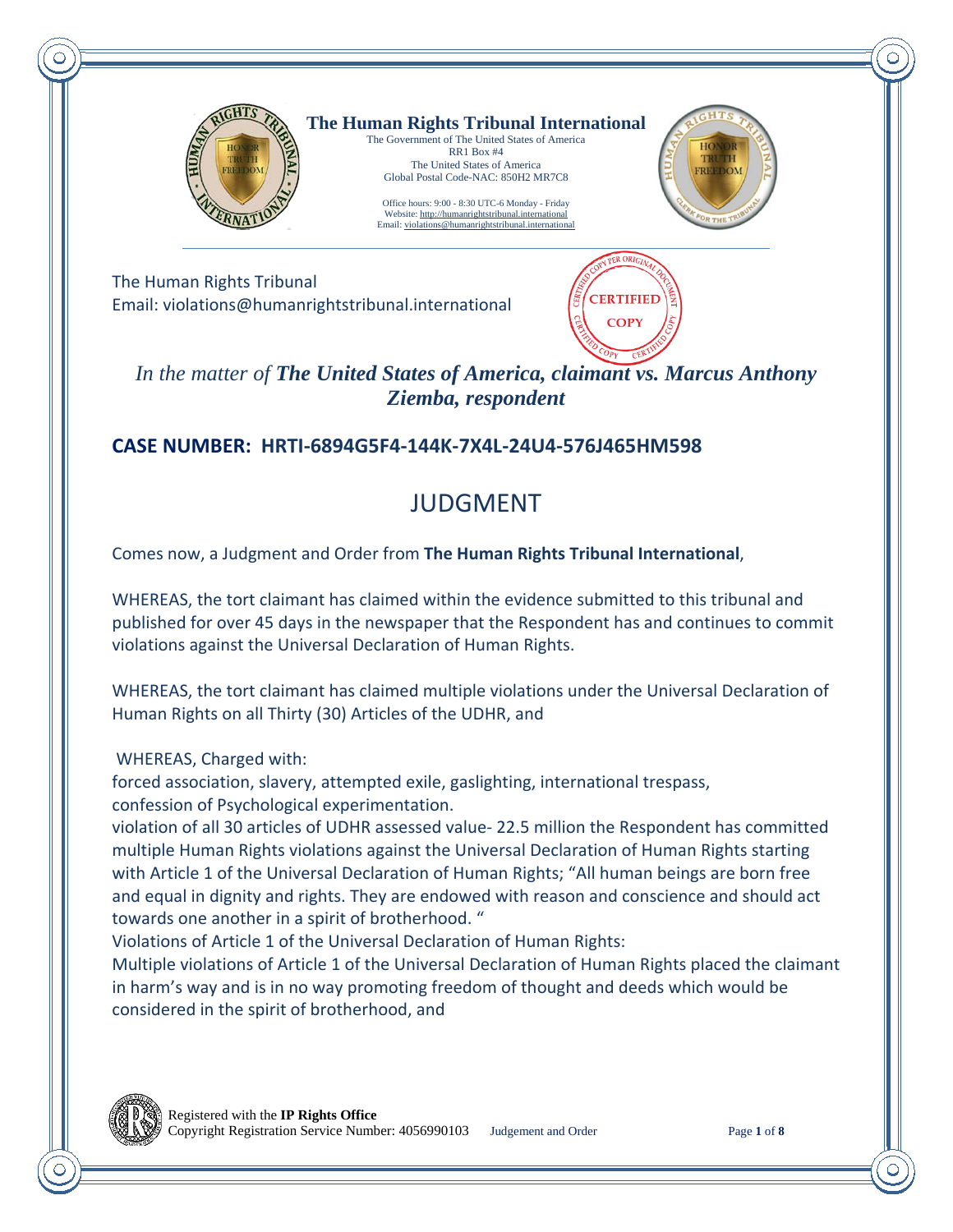WHEREAS, Respondent violated the claimant's rights under Article 2 of the Universal Declaration of Human Rights;

"Everyone is entitled to all the rights and freedoms set forth in this Declaration, without distinction of any kind, such as race, color, sex, language, religion, political or other opinion, national or social origin, property, birth or other status. Furthermore, no distinction shall be made on the basis of the political, jurisdictional or international status of the country or territory to which a person belongs, whether it be independent, trust, non-self-governing or under any other limitation of sovereignty."

Violations of Article 2 of the Universal Declaration of Human Rights:

Respondent violated Article 2 of the Universal Declaration of Human Rights placing the claimant in danger and Respondent did knowingly, willfully and intentionally accuse claimant of being a fraud without any evidence in existence proving the accusations to be true and therefore inciting political persecution, and in fact, perpetrated a political attack because the Human Rights violator perpetrated the political persecution that was an attempt to exile an entire population through slander, extortion and threats of incitement, and

WHEREAS, Respondent Violated the claimant rights under Article 3 of the Universal Declaration of Human Rights;

"Everyone has the right to life, liberty and security of person."

Violations of Article 3 of the Universal Declaration of Human Rights:

Respondent violated Article 3 of the Universal Declaration of Human Rights placing the clamant in danger because Respondent written threats of incitement to violence in an attempt to create rebellion by accusing claimant of being a fraud if compelled performance demands were not met even though there is no contract between the parties which violates the security of person even though the un-rebutted claim of The United States of America stands as a claim to the County's rightful place among the Nations, and

WHEREAS, Respondent Violated the claimant rights under Article 4 of the Universal Declaration of Human Rights; "No one shall be held in slavery or servitude; Slavery and the slave trade shall be prohibited in all their forms. " Violations of Article 4 of the Universal Declaration of Human Rights:

The attempted enslavement of the claimant through compelled performance where no contract exists constitutes extortion and the theft of labor which illustrates the disregard the respondent has for all 30 articles of the Universal Declaration of Human Rights (as well as the Law of Nations), and

WHEREAS, Respondent Violated the claimant rights under Article 5 of the Universal Declaration of Human Rights;

"No one shall be subjected to torture or to cruel, inhuman or degrading treatment or punishment."

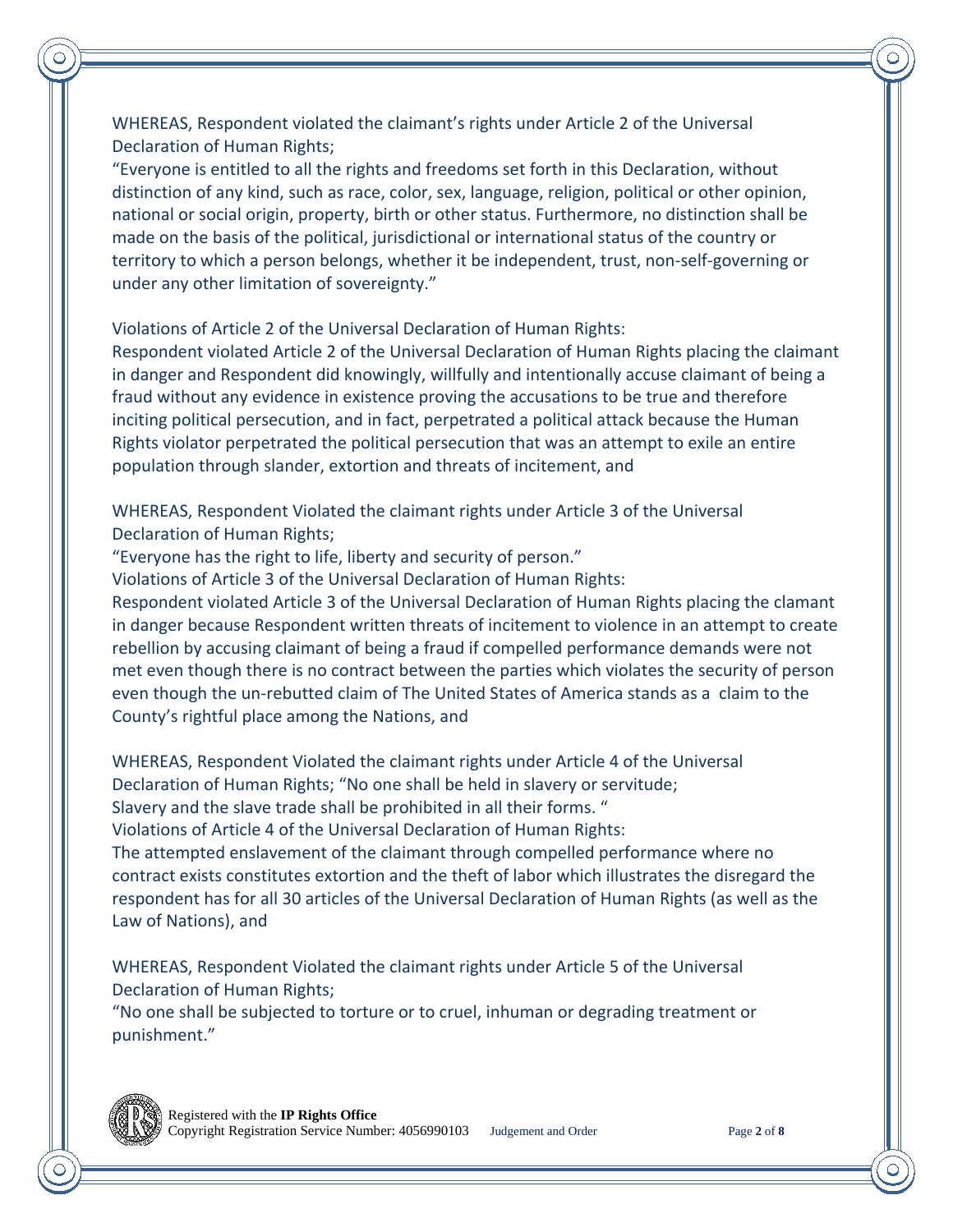Violations of Article 5 of the Universal Declaration of Human Rights:

The claimant has been under constant attack and defending against false statements and continual attempts at enslavement and uncovering multiple attacks upon the reputation and the sovereignty of the claimant emanating from Respondent through repeated gaslighting and psychological experimentation, and

WHEREAS, Respondent Violated the claimant rights under Article 7 of the Universal Declaration of Human Rights;

"All are equal before the law and are entitled without any discrimination to equal protection of the law. All are entitled to equal protection against any discrimination in violation of this Declaration and against any incitement to such discrimination."

Violation of Article 7 of the Universal Declaration of Human Rights:

Respondent did threaten to place on-line content with intent to write lies and incite violence and or rebellion against the claimant, and

WHEREAS, Respondent Violated the claimant rights under Article 9 of the Universal Declaration of Human Rights;

"No one shall be subjected to arbitrary arrest, detention or exile."

Violation of Article 9 of the Universal Declaration of Human Rights:

Respondent did repeatedly try to exile an entire population from its claimed jurisdiction, and

WHEREAS, Respondent Violated the claimant rights under Article 12 of the Universal Declaration of Human Rights;

"No one shall be subjected to arbitrary interference with his privacy, family, home or correspondence, nor to attacks upon his honor and reputation. Everyone has the right to the protection of the law against such interference or attacks. "

Respondent did repeatedly instigate e-mail correspondence with intent to write lies and bear false witness to gaslight with threats to incite violence, enslavement, and attempt to exile all without merit but with malicious intent through manipulation by psychological experimentation against the claimant without corroborating evidence, and

WHEREAS, Respondent Violated the claimant rights under Article 20 of the Universal Declaration of Human Rights;

"(1) Everyone has the right to freedom of peaceful assembly and association. (2) No one may be compelled to belong to an association."

Violations of Article 20 of the Universal Declaration of Human Rights:

Respondent did repeatedly instigate e-mail correspondence with intent to write lies and bear false witness to gaslight including threats to incite violence, the attempted enslavement of the claimant through compelled performance where no contract exists constitutes extortion, forced association and the theft of time and labor and attempt to exile all without merit but with malicious intent through manipulation by psychological experimentation against the claimant without corroborating evidence, and

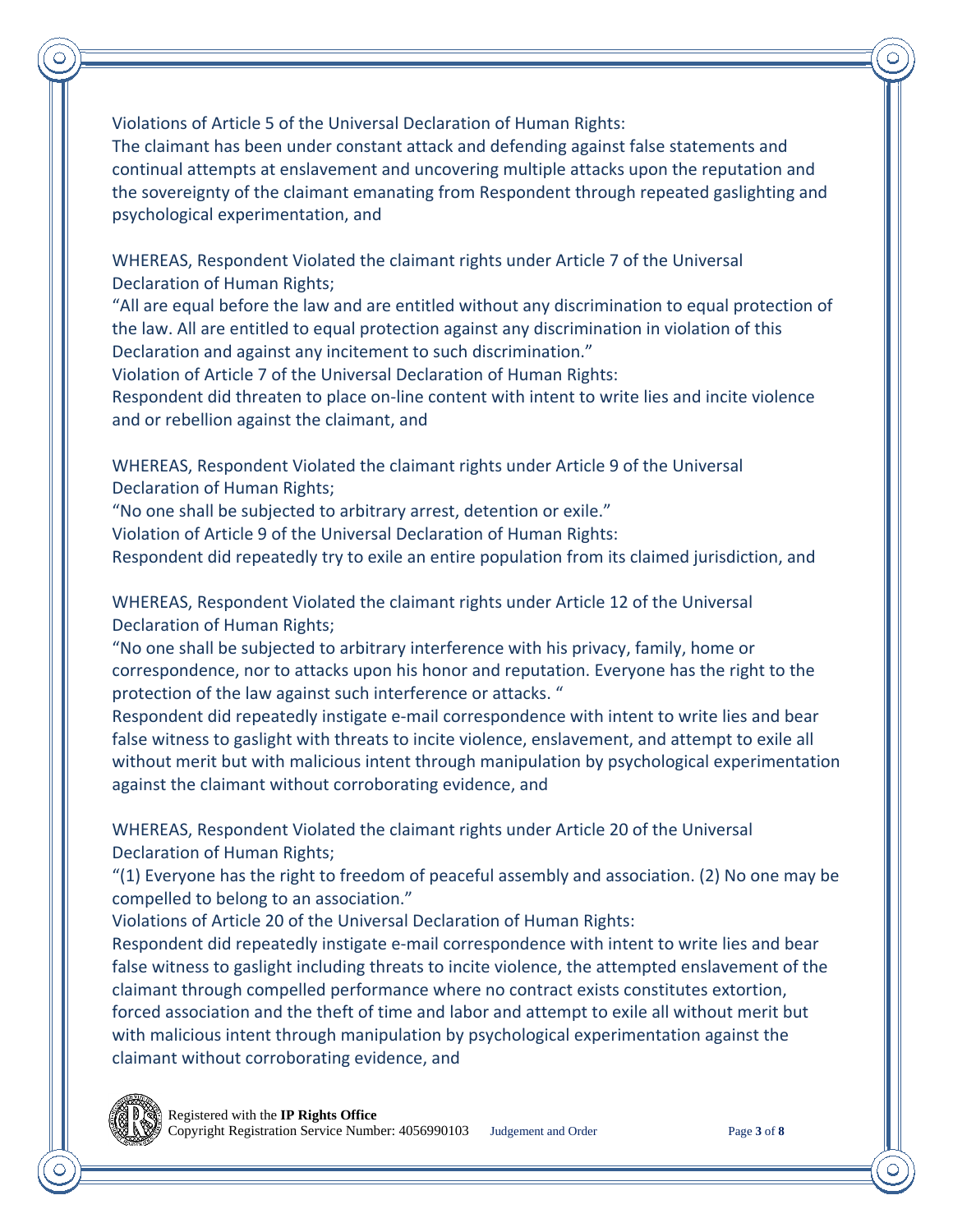WHEREAS, Respondent Violated the claimant rights under Article 28 of the Universal Declaration of Human Rights;

"Everyone is entitled to a social and international order in which the rights and freedoms set forth in this Declaration can be fully realized. "

Violations of Article 28 of the Universal Declaration of Human Rights:

Respondent has violated this Article due to continual trespass against the social and international order, and

WHEREAS, Respondent, Violated the claimant rights under Article 29 of the Universal Declaration of Human Rights;

"(1) Everyone has duties to the community in which alone the free and full development of his personality is possible. (2) In the exercise of his rights and freedoms, everyone shall be subject only to such limitations as are determined by law solely for the purpose of securing due recognition and respect for the rights and freedoms of others and of meeting the just requirements of morality, public order and the general welfare in a democratic society. (3) These rights and freedoms may in no case be exercised contrary to the purposes and principles of the United Nations. "

Violations of Article 29 of the Universal Declaration of Human Rights:

Article 29 Respondent did repeatedly instigate e-mail correspondence with intent to write lies and bear false witness to gaslight with threats to incite violence, the attempted enslavement of the claimant through compelled performance where no contract exists constitutes extortion, forced association and the theft of time and labor and attempt to exile all without merit but with malicious intent through manipulation by psychological experimentation against the claimant without corroborating evidence, to spread propaganda which inhibits freedom of choice to a Nationality and attacks the process of free choice and self-determination, and



Revin Lloyd Jakes Chage T. Melanti Pavid Prison Smoon

Kevin Lloyd Lakes Christopher T. Milowski David Brian Smith Signed and Sealed

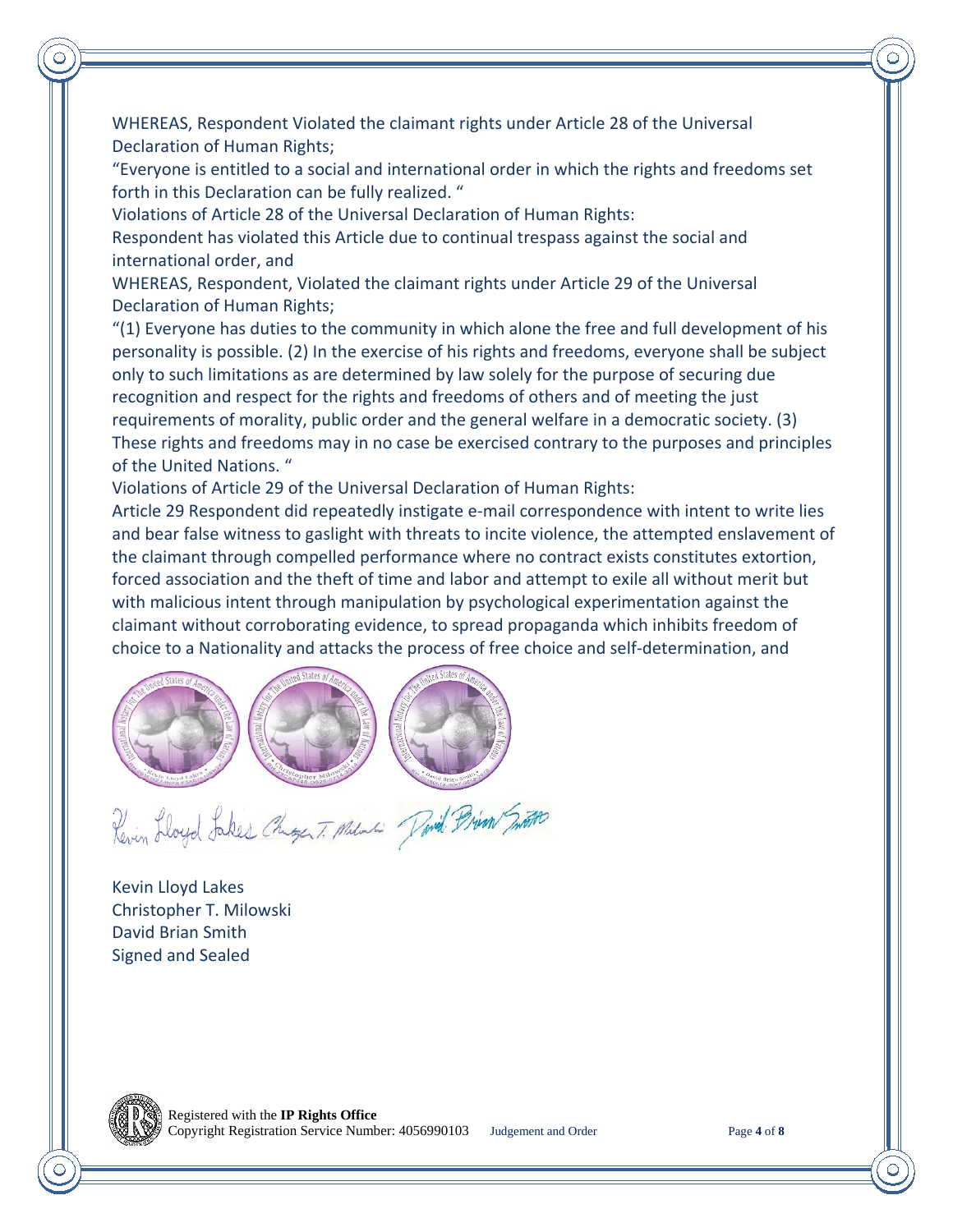## JUDGMENT

#### NOW THEREFORE:

BE IT JUDGED, that the claims brought to the Human Rights Tribunal International gives witness to the existence of Human Rights Violations against every one of the Universal Declaration of Human Rights have occurred and that the evidence proves that Respondent did repeatedly instigate e-mail correspondence with intent to write admitted lies, and bear false witness to gaslight the claimant. Including threats to incite violence and or rebellion. The attempted enslavement of the claimant through compelled performance where no contract exists which constitutes extortion. Forced association through the theft of time and labor and attempt to exile an entire population all without merit and without evidence, but with malicious intent through gaslighting manipulation and psychological experimentation against the claimant. These words and actions of the Respondent have no standing and make clear the intention of the Respondent to stay as an Inhabitant.

The Human Rights Tribunal International will uphold the freedom of choice to a Nationality and promote the process of free will and choice toward self-determination which are protected in the Universal Declaration of Human Rights, and

Affirmed and Acknowledged by the Human Rights Tribunal on this 231<sup>st</sup> Day in the year of Yahweh 6021 Translation (5<sup>th</sup> Day of November, 2019)



Revin Lloyd Jakes Chiger T. Milne Pavid Prim Smith

Kevin Lloyd Lakes Christopher T. Milowski David Brian Smith.

#### VERIFICATION

I, Valerie Zicaro, (hereinafter "Clerk") hereby verify that the signatures of these three International Notaries on this Judgment and order, to the best of the Clerks knowledge and belief are authentic



**Example 2 Example 2 Court** 

Registered with the **IP Rights Office** Copyright Registration Service Number: 4056990103 Judgement and Order Page **5** of **8**

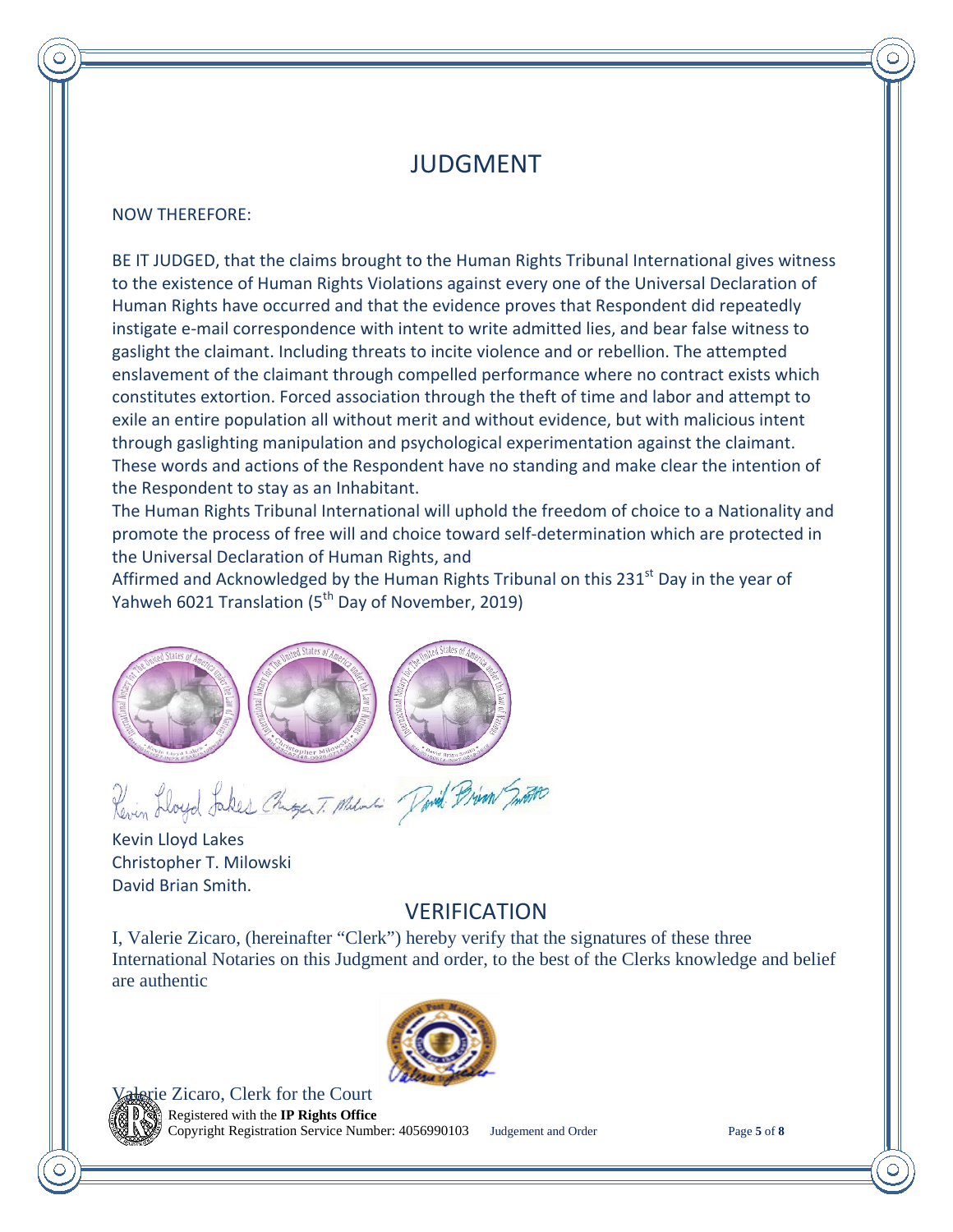#### *In the matter of The United States of America, claimant vs. Marcus Anthony Ziemba, respondent*

# **CASE NUMBER: HRTI-6894G5F4-144K-7X4L-24U4-576J465HM598 ORDERS**

BE IT ORDERED, that Respondent, is under arrest for the 30 Human Rights Violations against the Universal Declaration of Human Rights, and under international law, thereby giving Interpol jurisdiction on the local, state and federal level in this case in accordance with international law if it so chooses to intervene, and

FURTHER BE IT ORDERED, that all sovereignty, nationality, freedoms, liberties, rights, privileges, immunities, reputation and international character are in good standing. Peace is hereby upheld to the claimant because the un-rebutted claim of The United States of America stands as a claim to the County's rightful place among the Nations, and

FURTHER BE IT ORDERED, that any further evidence of violations of the UDHR or any other deprivation of character will be sent to the Law Department for the Government of The United States of America for further review for possible further Human Right Violations under international law, and

FURTHER BE IT ORDERED, that no retaliation or harassment against the Government of The United States of America, its office holders, or any other American National shall be tolerated, any and all retaliation by any and all shall be resisted with automatic arrest of the Human Rights Violator and tried in this Human Rights Tribunal immediately upon a proper affidavit and evidence to support the violation, and

FURTHER BE IT ORDERED, that any articles on the internet that attempt to distort the history of The United States of America, the Government of The United States of America, and the American Nationals thereof, is an attempt to interfere with the Social Compact Agreement of its people and is an act of terrorism against The United States of America and in violation of the UDHR, and

FURTHER BE IT ORDERED, that the Law Department for the Government of The United States of America reserves the right to utilize this Judgment and Order and any and all evidence herewith in any future charges or court actions in this or other court of Law.

FURTHER BE IT ORDERED, that this Judgment and Order be sent to The office of the Treasury for The United States of America, Global Postal Code: NAC: 850H2 MR7C8-0007, The United States of America For the purpose of attaching a fine for the monetary damages associated with Violations of all 30 Articles of the Universal Declaration of Human Rights.

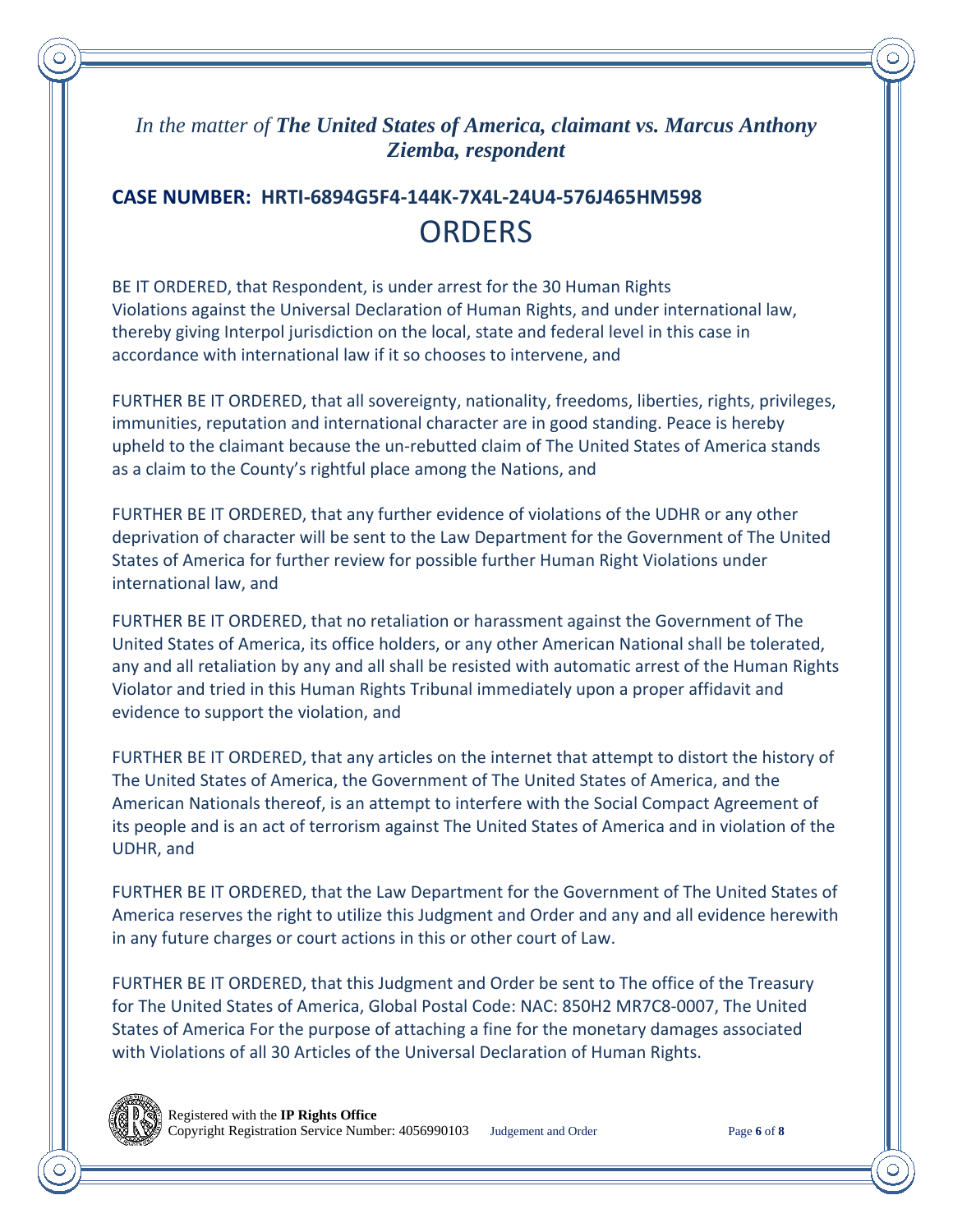# GENERAL ORDER

FURTHER BE IT ORDERED UNDER GENERAL ORDER: that any and all Foreign Monarchs, Governments, incorporated and/or unincorporated Associations, Agencies or agents thereof are hereby ordered to cease and desist any and all interference or disruptive actions towards The United States of America, the Government of The United States of America, American Nationals, the Social Compact Agreement of its Nationals, the power of attorney, its Law form, and freedoms thereto, and

Affirmed and Acknowledged by the Human Rights Tribunal on this 231<sup>st</sup> Day in the year of Yahweh 6021 Translation (5<sup>th</sup> Day of November, 2019)



Revin Lloyd Jakes Chage T. Melanti Pavid Prim Smith

Kevin Lloyd Lakes Christopher T. Milowski David Brian Smith

I, Valerie Zicaro, (hereinafter "Clerk") hereby verify that the signatures of these three International Notaries on this Judgment and order, to the best of the Clerks knowledge and belief are authentic.

Valerie Zicaro, Clerk for the Court